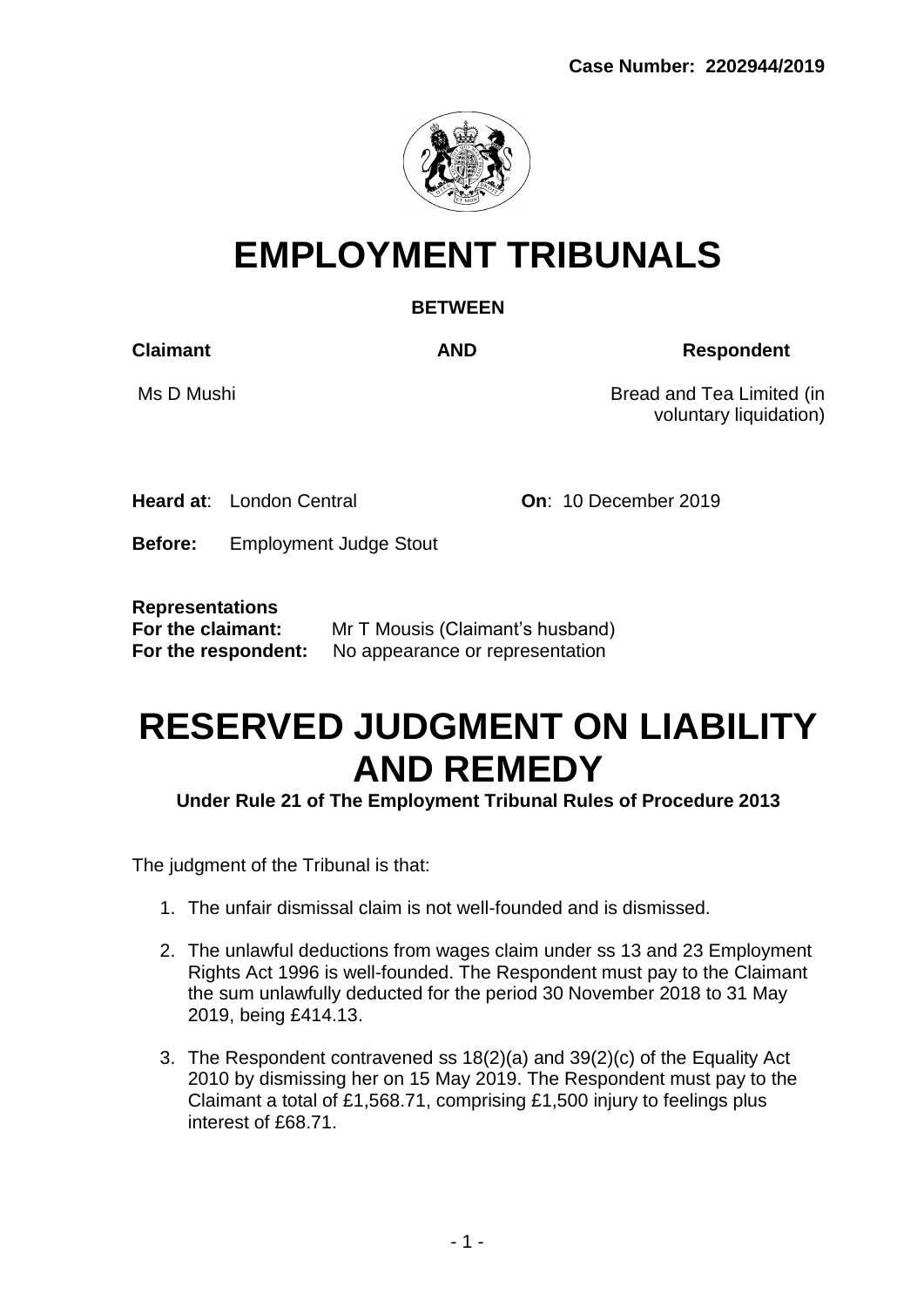- 4. The Respondent failed to provide the Claimant with a statement of particulars of employment as required by ss 1(1) and 4(1) Employment Rights Act 1996 and the awards made in these proceedings are accordingly increased by two weeks' pay pursuant to s 38(3) Employment Act 2002. The Respondent must pay to the Claimant £661.80.
- 5. The Respondent must pay to the Claimant the sums ordered to be paid by this judgment (a **total of £2,644.64**) **within 14 days** of this judgment being sent to the parties.

# **REASONS**

# **Introduction**

- 1. The Claimant was employed by the Respondent as a Barista from 15 June 2017 to 15 May 2019 when she was dismissed without notice on commencing maternity leave.
- 2. There was a period of ACAS Early Conciliation between 11 July 2019 and 7 August 2019. By a claim form received by the Tribunal on 7 August 2019 the Claimant claims unfair dismissal, discrimination on grounds of pregnancy/maternity and unlawful deductions from wages.
- 3. The claim was served on the Respondent on 10 October 2019. No response was received. By letter of 21 November 2019, the Tribunal informed the parties (under Rule 21 of The Employment Tribunal Rules of Procedure 2013 (as amended)) that as the Respondent had failed to file a defence to the claim the Respondent would not be permitted to take part in the proceedings save to the extent permitted by the Tribunal.
- 4. The matter therefore comes before me, sitting as a judge alone under Rule 21(2), to determine whether judgment should be entered in favour of the Claimant and, if so, what remedy should be awarded.

# **The Evidence and Hearing**

- 5. Only the Claimant's husband attended the hearing. The Claimant was unable to attend today because, her husband says, she has a two month old baby at home who is not well.
- 6. The Claimant's husband provided me with some documents, which I read. He also gave me some oral evidence in answer to my questions.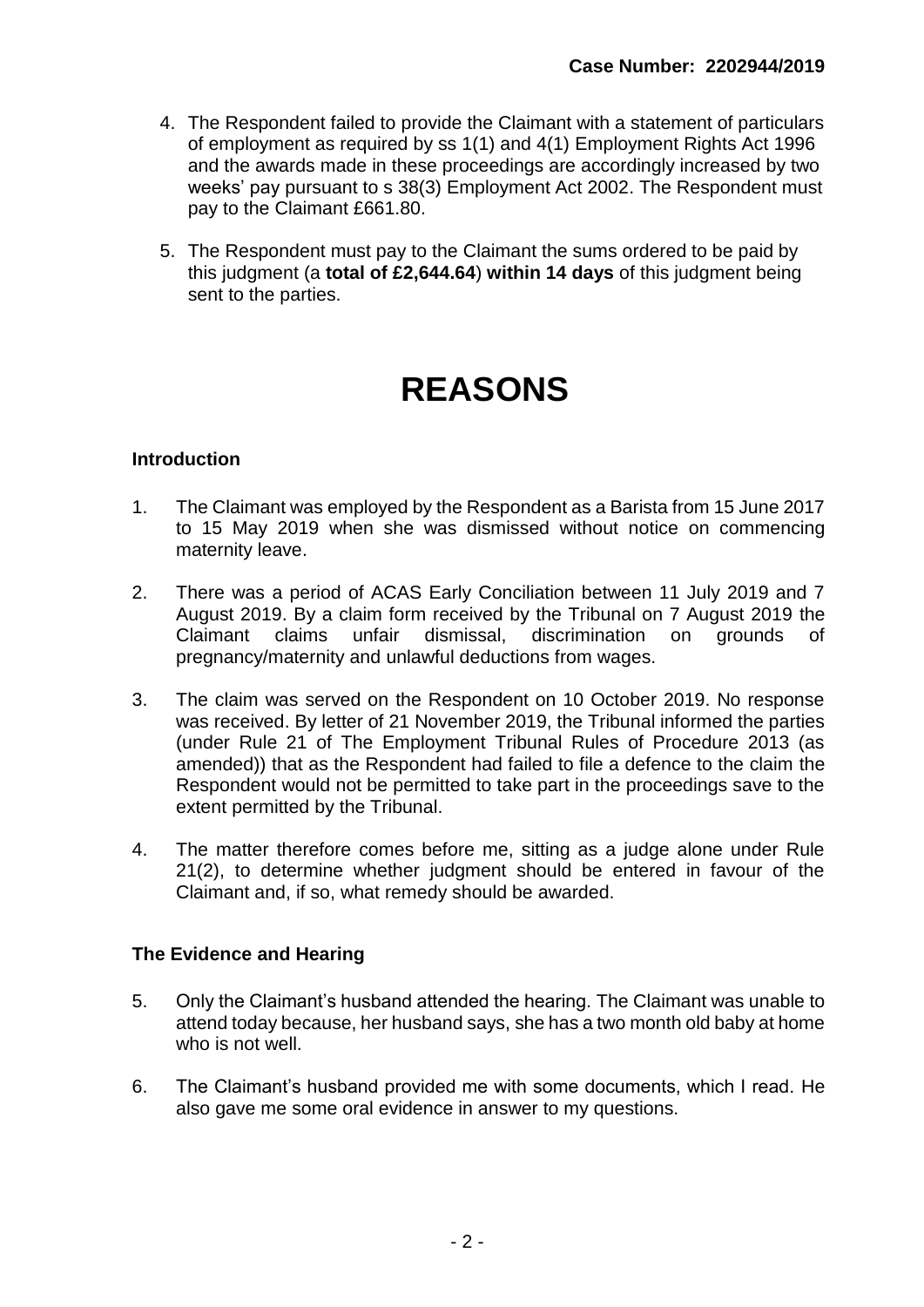# **Preliminary issue**

- 7. At the hearing I checked on Companies House and found that the Respondent went into creditors voluntary liquidation on 4 September 2019. A liquidator was appointed on that date: Hayley Maddison, The Old Brewhouse 49-51 Brewhouse Hill, Wheathampstead, St Albans, Hertfordshire, AL4 8AN.
- 8. The claim in these proceedings was not served on the Respondent until 10 October 2019, which was after the company went into liquidation. At that point, Companies House shows that the company's registered office address was no longer 33 Aldgate High Street, Aldgate, EC3N 1DL (the address given on the claim form and to which the claim was sent by the Tribunal) but the address of the liquidator.
- 9. In those circumstances, I do not know whether any relevant person has ever seen the claim form or had notice of this hearing (the notice having also been sent to the previous registered office address).
- 10. I therefore considered, as a preliminary issue, whether I should continue with the hearing in those circumstances.
- 11. Under Rule 86 a document may be delivered to a party by delivering it to the address given in the claim form. Under Rule 90 a document so delivered is taken to have been received by the addressee on certain dates as set out therein.
- 12. In these proceedings, the claim was served on the Respondent at the address given in the claim form and so was properly served.
- 13. There is no provision in Rule 21 which prevents judgment being given under that Rule even where proceedings have not been properly served, although under Rule 21(3) the Respondent is entitled to notice of this hearing. In this case, notice was given by sending it to the address required by Rule 86.
- 14. In the circumstances, I am satisfied that the Respondent has had such notice of these proceedings and this hearing as is required by the rules. I acknowledge the obvious risk in the circumstances that notice has not actually been received by the Respondent. However, taking a proportionate approach (as required by the over-riding objective in Rule 2), it seems to me that, given the relatively low value of the claim, and the fact that the company is in liquidation so that there is (i) little likelihood of anyone from the Respondent being able to or wishing to give meaningful evidence about it; and (ii) little prospect of the Claimant being successfully able to enforce any judgment in any event, it is appropriate for me to proceed.
- 15. In the event that the Respondent, when it receives this judgment (which will be sent c/o the liquidator), considers that the interests of justice require it to be reviewed, they may make an application (as may the Claimant) under Rules 70- 73 for it to be reconsidered.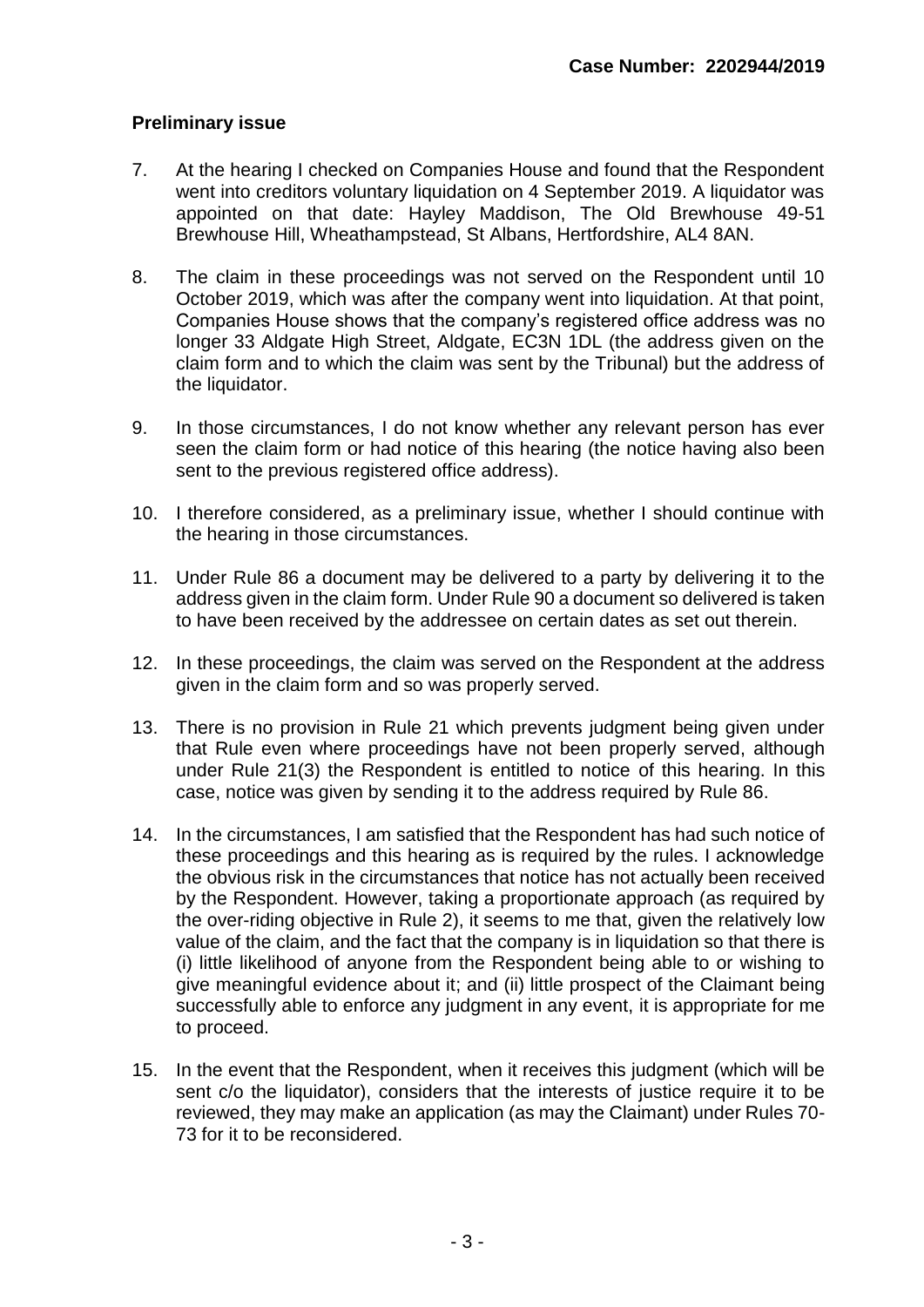# **The facts**

- 16. The facts that I have found to be material to my conclusions are as follows. All my findings of fact are made on the balance of probabilities.
- 17. The Respondent runs a chain of bakeries and coffee shops under the trading name Granier Bakery. The Claimant was employed in the business as a Barista from 15 June 2017 to 15 May 2019.
- 18. The Claimant's husband provided me with documents the Claimant had signed with her employer during her employment. This included two contracts as follows:
	- a. A contract signed by the Claimant and someone for "Grainer Bakery" on 15 June 2017 ("the 2017 Contract"). This stated that her employer was "Bread&Coffee (KINGSTON)" and set the commencement date as 15 June 2017. It provided for an hourly rate of £7.50 per hour;
	- b. A second contract signed by the Claimant and someone ("TS") for Grainer Bakery on 22 October 2018 ("the 2018 Contract"). On this the name of the employer was blank and so was the commencement date. The hourly rate of pay was £9.50 per hour. The place of work was also blank, but her husband tells me the new contract was because she was moved to the 33 Aldgate High Street branch.
- 19. I was provided with the Claimant's payslips for 30 November 2018 (238 hours), 31 December 2018 (188 hours), 31 January 2019 (199 hours), 28 February 2019 (127.5 hrs plus 32 hrs holiday), 31 March 2019 (167.5 hours), 30 April 2019 (147 hours), 31 May 2019 (77.5 hours). Each of those shows the rate of pay as £9.00 per hour. The paying entity is Bread & Tea Limited. The total wages paid to the Claimant for the period 30 November 2018 to 31 May 2019 was £8,988.35 (net). The total hours worked was 1,176.5. The Claimant was paying National Insurance contributions (at 12%). Tax was also deducted. She is recorded as being Tax Code 1185L M1, which indicates that her personal allowance was £11,850.
- 20. The Claimant's husband told me that the Claimant had queried the rate with her employer during employment. There had been some discussion about being paid in cash, which the Claimant did not accept and the rate was not increased.
- 21. The Claimant's husband gave evidence about the events leading up to the Claimant's dismissal to supplement the information provided by the Claimant in the claim form. I accept his evidence. He said that the Claimant's due date was 22 September 2019. She informed her manager that she was pregnant at three months (i.e. in March 2019) and told him the due date and asked to be relieved of heavy lifting duties. The Claimant understood that she needed to give notice 28 days before starting on maternity leave. She discussed this with her manager and he said she could start when she liked. On 14 or 15 April 2019 she sent a text message saying that she would like to start maternity leave in 28 days. There was no response. The Claimant stopped work on 15 May 2019. Shortly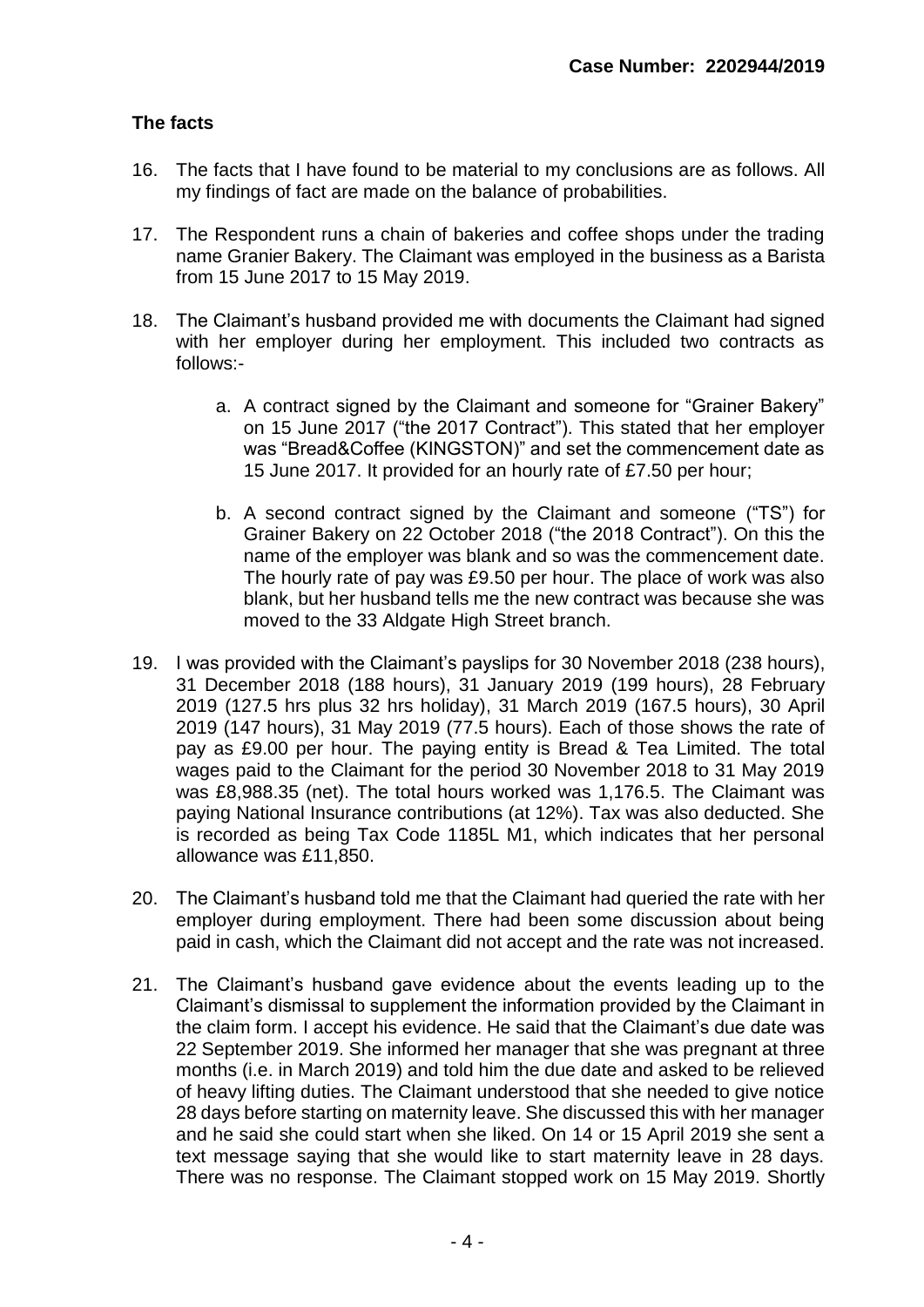afterwards, they received a letter from the Respondent's pension company saying that her work with the company was over as she had 'resigned'. She received no maternity pay from the Respondent.

- 22. The Claimant's husband explained that the dismissal had been very hurtful. She feels that the Respondent took advantage of her because of poor standard of English. The fact that she got no messages, or post or letter caused her distress at a time when she was pregnant.
- 23. Since having the baby on 20 September 2019 the Claimant has been receiving £148.68 per week maternity allowance from the government with effect from 7 July 2019.

## **The law and my conclusions**

Unfair dismissal

- 24. Under s 108(2) of the Employment Rights Act 1996 an employee must have not less than two years continuous employment ending with the effective date of termination in order to bring a claim for unfair dismissal.
- 25. The Claimant was not employed for two years at the effective date of termination, which I find was 15 May 2019.
- 26. Accordingly, this claim fails and is dismissed.

#### Unlawful deduction from wages

#### *The law*

27. Sections 13 and 27 of the ERA 1996 provide, so far as relevant, as follows:

#### **s.13 Right not to suffer unauthorised deductions**

(1) An employer shall not make a deduction from wages of a worker employed by him unless-

(a) the deduction is required or authorised to be made by virtue of a statutory provision or a relevant provision of the worker's contract, or

(b) the worker has previously signified in writing his agreement or consent to the making of the deduction….

(3) Where the total amount of wages paid on any occasion by an employer to a worker employed by him is less than the total amount of the wages properly payable by him to the worker on that occasion (after deductions), the amount of the deficiency shall be treated for the purposes of this Part as a deduction made by the employer from the worker's wages on that occasion.

#### **s.27 Meaning of 'wages' etc**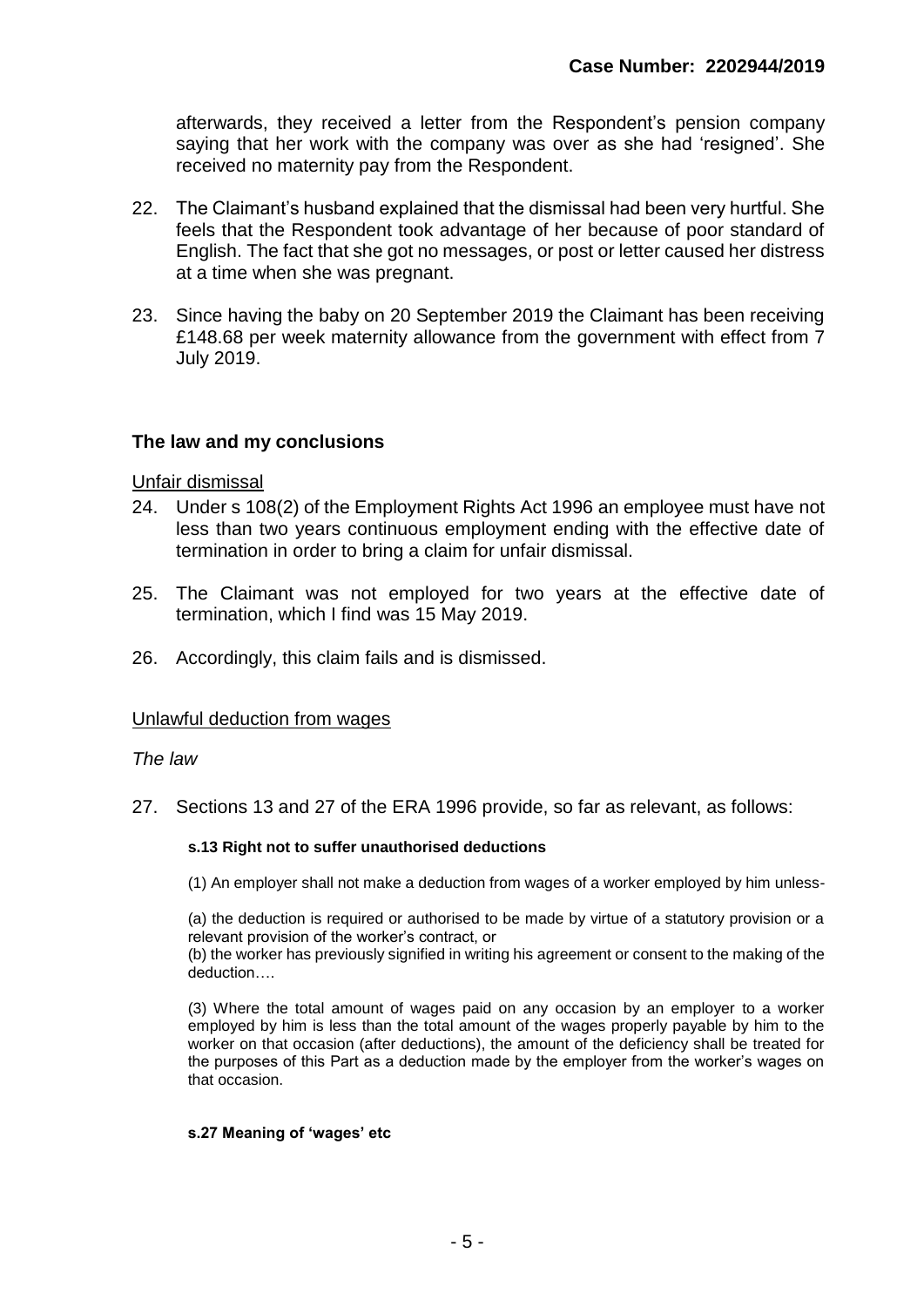(1) In this Part 'wages', in relation to a worker, means any sums payable to the worker in connection with his employment, including-(a) any fee, bonus, commission, holiday pay or other emolument referable to his employment, whether payable under his contract or otherwise ...

## *My conclusions on liability and remedy*

- 28. The Claimant maintains that her employer was Bread & Tea Limited, which is the company named on her payslips. In the absence of any other legal entity identified as the employer in her contracts, I find to be the legal entity employing her.
- 29. I further find that, pursuant to the 2018 contract, she was entitled to be paid at £9.50 per hour with effect from the 30 November 2018 payroll. She was not, but was underpaid by 50p an hour from that date until the termination of her employment. This was a series of deductions for the purposes of s 23(3)(a) of the Employment Rights Act 1996 ("ERA 1996") so there is no issue as to time limits.
- 30. For 1,176.5 hours worked the Claimant should have been paid an additional 50p per hour, i.e. a total of £588.25 (gross). Although it is possible that the Claimant will not in this tax year earn more than her personal tax-free allowance, I have assumed that the gross additional pay to which the Claimant is entitled should be subject to 20% deduction for income tax and 12% deduction for national insurance contributions, leaving £414.13.
- 31. The Claimant's claim for unlawful deductions under s 23 ERA 1996 is therefore well-founded and, pursuant to s 27 ERA 1996, £414.13 is the amount that has been unlawfully deducted from the Claimant's wages between 30 November 2018 and 31 May 2019 and which must now be repaid by the Respondent.

### Pregnancy discrimination

### *The law*

- 32. Under s 39(2)(c) of the Equality Act 2010 (EA 2010) an employer must not discriminate against an employee by dismissing her.
- 33. Under s 18(2) of the Equality Act 2010 (EA 2010) a person (employer) discriminates against a woman if, in the protected period in relation to a pregnancy of hers, it treats her unfavourably (a) because of the pregnancy or (b) because of illness suffered by her as a result of it.
- 34. Under s 18(6) of the EA 2010 the protected period, in relation to a woman's pregnancy, begins when the pregnancy begins, and ends: (a) if she has the right to ordinary and additional maternity leave (OML and AML), at the end of the additional maternity leave period or (if earlier) when she returns to work after the pregnancy; (b) if she does not have that right, at the end of the period of 2 weeks beginning with the end of the pregnancy.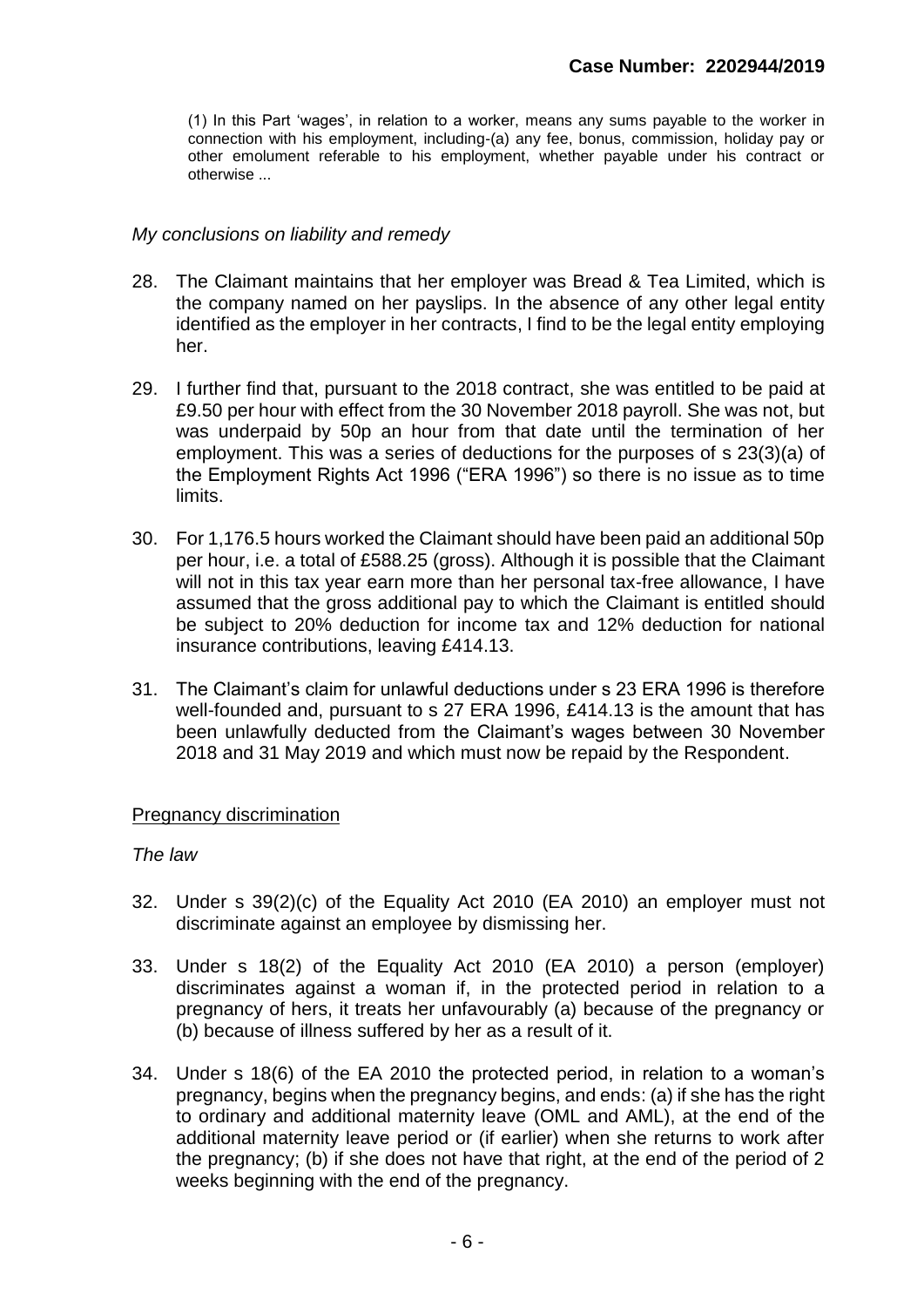- 35. Pursuant to reg 4 of *The Maternity and Parental Leave etc Regulations 1999* (the 1999 Regulations) an employee is entitled to OML and AML if she has notified her employer in accordance with that regulation. So far as relevant in this case, that regulation (reg 4(1)) requires that the employee must, no later than the end of the fifteenth week before her expected week of childbirth, or if that is not reasonably practicable, as soon as is reasonably practicable, she notifies her employer of:
	- i. Her pregnancy;
	- ii. The expected week of childbirth (EWC); and
	- iii. The date on which she intends her OML period to start.
- 36. By reg 4(1A) an employee who has notified in accordance with reg 4(1) may vary the date on which OML starts provided that she gives 28 days' notice.
- 37. By reg 4(2)(b), OML may not commence earlier than the beginning of the eleventh week before the EWC.
- 38. Pursuant to s 164 of the Social Security Contributions and Benefits Act 1992 (SSCBA 1992) a woman is entitled to statutory maternity pay (SMP) during the OML period if she satisfies various conditions, including that she has been employed for a continuous period of at least 26 weeks ending with the week immediately preceding the 14<sup>th</sup> week before the EWC.
- 39. Pursuant to s 166 of the SSCBA 1992 and regs 2 and 6 of the *Statutory Maternity Pay (General) Regulations 1986* (1986 Regulations) an employee entitled to OML is entitled to be paid 90% of her normal weekly earnings (calculated by reference to the period of 8 weeks immediately preceding the 14th week before the EWC). For the remaining 33 weeks, an employee is entitled to pay at that 90% figure or £148.68, whichever is the lower.
- 40. In a discrimination claim such as this, the Tribunal must determine *"what, consciously or unconsciously, was the reason"* for the treatment (*Chief Constable of West Yorkshire Police v Khan* [2001] UKHL 48, [2001] ICR 1065 at para 29 *per* Lord Nicholls). Discrimination must be a material (i.e non-trivial) influence or factor in the reason for the treatment (*Nagarajan v London Regional Transport* [1999] ICR 877, as explained in *Villalba v Merrill Lynch & Co Inc* [2007] ICR 469 at paras 78-82).
- 41. The burden of proof is on the Claimant initially under s 136(1) EqA 2010 to establish facts from which the Tribunal could decide, in the absence of any other explanation, that the Respondent has acted unlawfully. This requires more than that there is a difference in treatment and a difference in protected characteristic (*Madarassy v Nomura International plc* [2007] EWCA Civ 33, [2007] ICR 867). There must be evidence from which it could be concluded that the protected characteristic was part of the reason for the treatment. The burden then passes to the Respondent under s 136(3) to show that the treatment was not discriminatory: *Wong v Igen Ltd* [2005] EWCA Civ 142, [2005] ICR 931.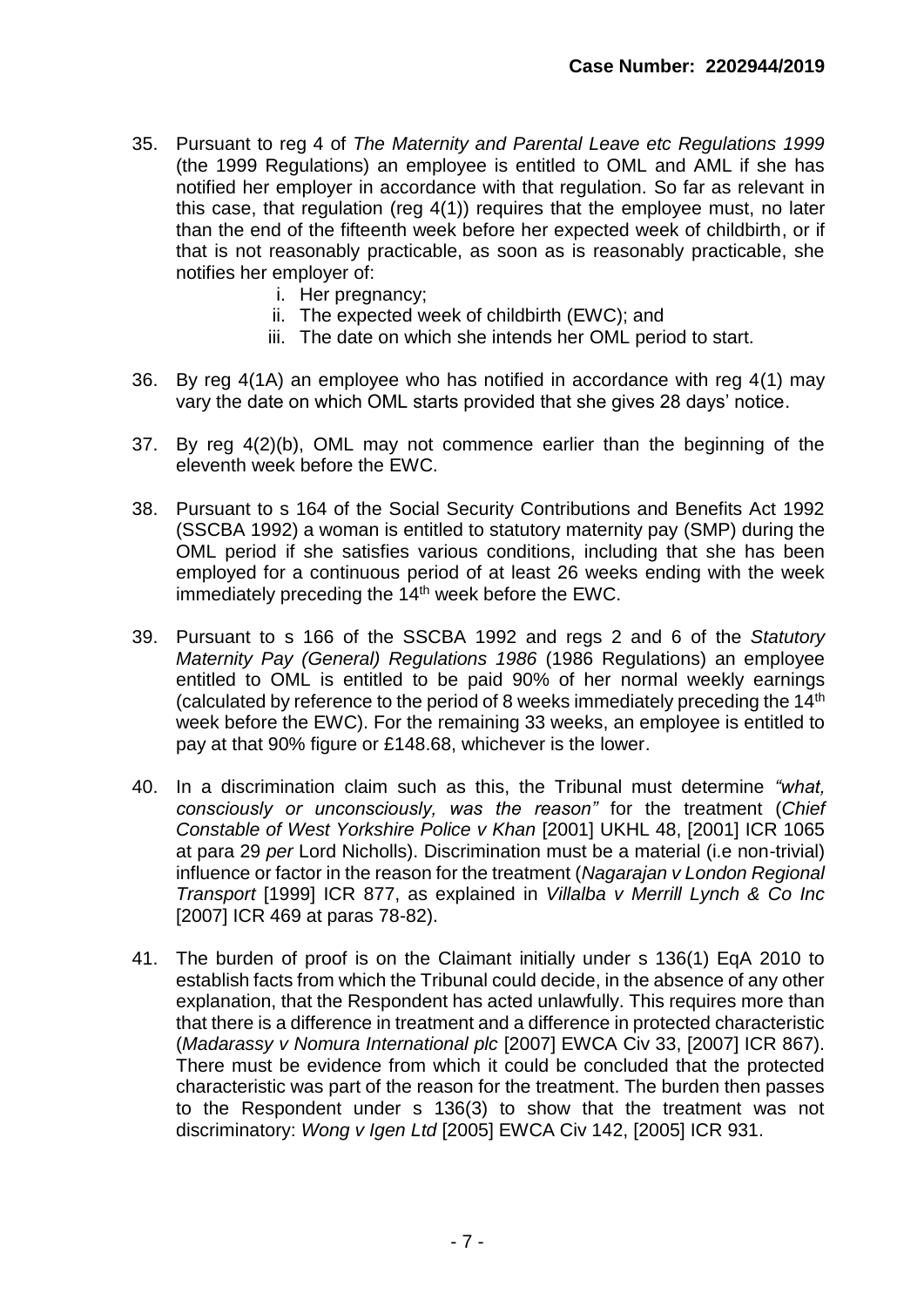# *My conclusions on liability and remedy*

- 42. In this case, I find that the Claimant was on 15 May 2019 dismissed by the Respondent during the protected period in relation to her pregnancy. I further find that the Claimant's pregnancy was, at least, a material part of the reason for that dismissal since there is no other explanation for it. In this regard, I accept the evidence from the Claimant and her husband that they understood that the Respondent had agreed to her taking maternity leave (i.e. that they had a contractual agreement to that effect, whatever the Claimant's statutory entitlement).
- 43. As such, I find that the Respondent unlawfully discriminated against the Claimant contrary to ss 18(2)(a) and 39(2)(c) of the EA 2010 in dismissing her.
- 44. The Claimant is therefore entitled to a remedy under s 124 of the EA 2010.
- 45. At the hearing, I was under the misapprehension that the Claimant was entitled to OML and to SMP. However, on further consideration, I find that the Claimant was not so entitled. This is because she commenced her maternity leave on 15 May 2019 which was more than 11 weeks prior to her EWC. She had not therefore given notice as required by reg 4 of the 1999 Regulations. Nor did she have an entitlement to SMP under reg 2 of the 1986 Regulations.
- 46. As such, she has (as yet) suffered no loss of earnings as a result of her dismissal. Because the Respondent has entered voluntary liquidation, it is unlikely to be a going concern by the time she is ready to return to work and accordingly there is no future loss of earnings either.
- 47. It is, however, appropriate that the Claimant receive an award for injury to feelings as a result of the Respondent's discrimination. The Presidential Guidance of 25 May 2019 provides an update on *Vento* bands as follows for claims presented on or after 6 April 2019: a lower band of £900 to £8,800 (less serious cases); a middle band of £8,800 to £26,300 (cases that do not merit an award in the upper band); and an upper band of £26,300 to £44,000 (the most serious cases), with the most exceptional cases capable of exceeding £44,000.
- 48. In this case I have not heard evidence direct from the Claimant, but I am prepared to accept on the basis of the evidence in her claim form and what I was told by her husband, and as a matter of commonsense, that she suffered injury to feelings on finding that she had been dismissed when she considered she was exercising (as agreed with her employer) her statutory right to maternity leave. The must necessarily be at the lower end of the lower band, however, because I have not heard direct from the Claimant. In my judgment £1,500 is the appropriate injury to feelings award.
- 49. Under the *Employment Tribunals (Interest on Awards in Discrimination Cases) Regulations 1996, reg 4* (the 1996 Regulations), interest must be awarded on the injury to feelings award from 15 May 2019 (when the act of discrimination occurred) to 10 December 2019 (the date of this award), i.e. 209 days at a daily rate of £1,500 x 8% / 365, at 8%, giving interest of £68.71.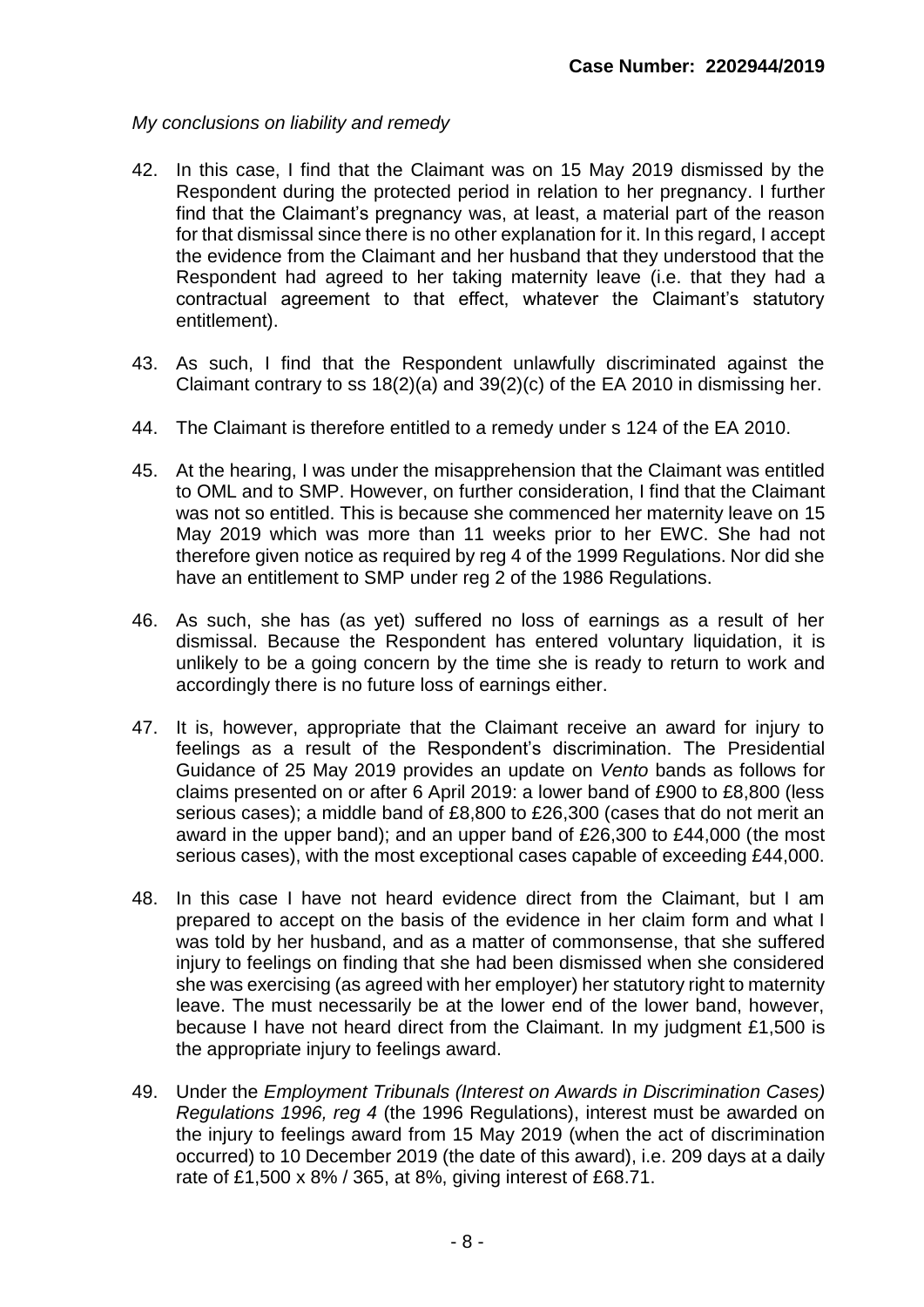# Failure to give statement of employment particulars

## *The law*

- 50. Under s 38 of the Employment Act 2002 (EA 2002) if, in the case of proceedings to which that section applies (i.e. proceedings listed in Sch 5 to that Act) the Tribunal finds in favour of the employee and when the proceedings commenced the employer was in breach of his duty to the employee under s 1(1) or 4(1) of the ERA 1996, then (pursuant s 38(2)/(3)) the Tribunal must add to any award made (or, if no award has been made, make an award of) two weeks' pay and may add/award four weeks' pay. By s 38(5), the duty under s 38(3) does not apply where there are exceptional circumstances which would make an award or increase under that subsection unjust or inequitable.
- 51. The amount of a week's pay for these purposes is to be calculated in accordance with ERA 1996, Chapter 2 of Part 14 (i.e. generally, where pay is variable, average weekly earnings over a 12 week period: s 221(3)), and must not exceed the maximum specified in s 227 (currently £525). The calculation is to be done gross of tax: *Secretary of State for Employment v John Woodrow and Sons (Builders) Ltd* [1983] ICR 582.

# *My conclusions*

- 52. In this case, the Claimant's written contract applicable at the time that her employment ceased did not contain particulars of her employer as required by s 1(3)(a) ERA 1996, nor did it set out the date on which her employment began as required by  $s \frac{1}{3}(b)/(c)$ .
- 53. As such, the Claimant is entitled to an award of an additional two weeks' pay. I do not consider it appropriate to make a higher award in this case because, while these are important contractual details that are missing, it is apparent that the employer has at least endeavoured to comply with the legislation as regards the provision of a statement of particulars of employment.
- 54. The Claimant's last four payslips (covering 15 weeks) of her employment total £4,963.50, giving an average weekly wage of £330.90.
- 55. Two weeks' pay is therefore £661.80.

# **Overall conclusion**

- 56. For the reasons set out above, I have concluded as follows:
	- a. The unfair dismissal claim is not well-founded and is dismissed.